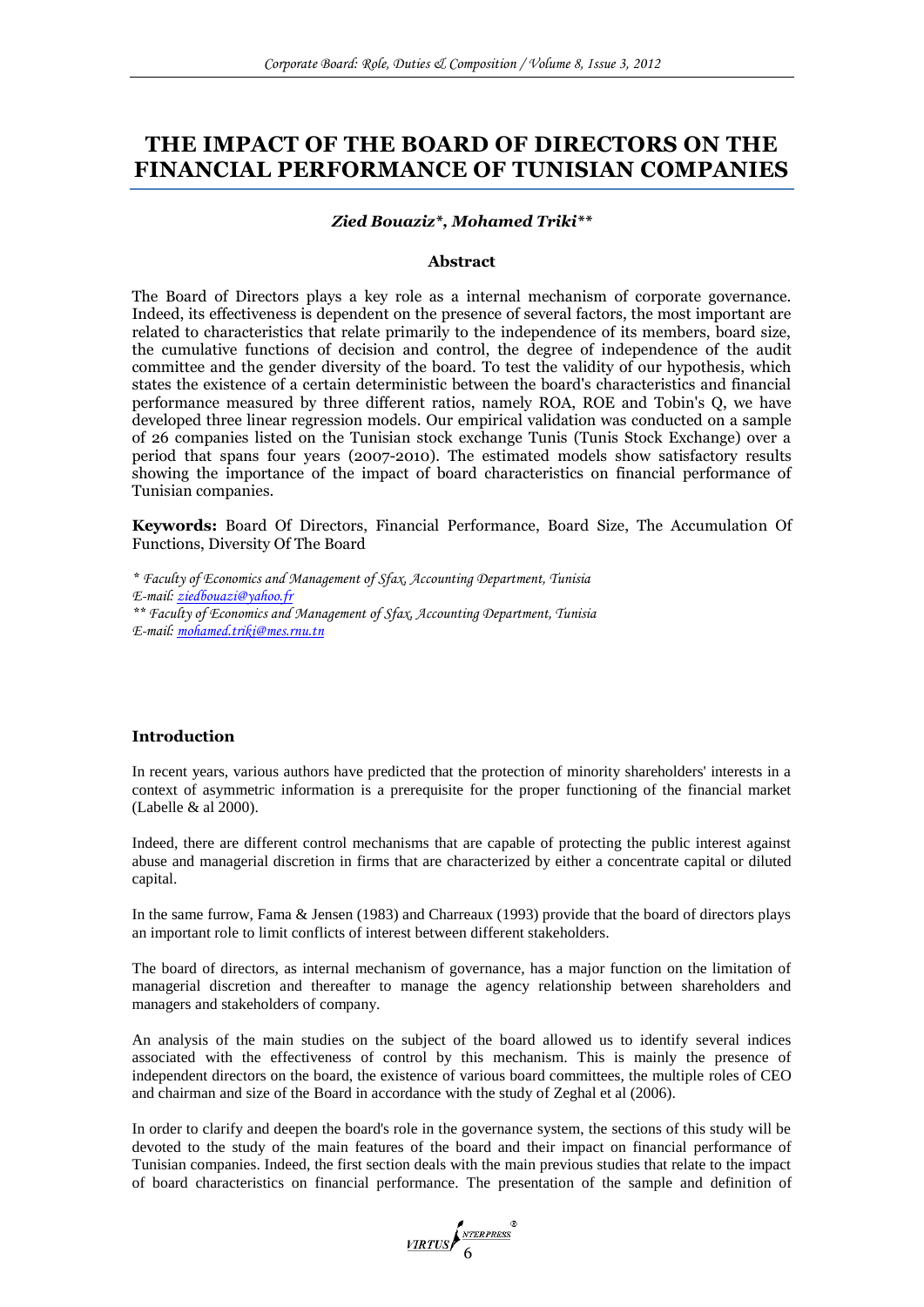variables is the subject of the second section. Finally the analysis results will be displayed in the third section.

## **1. Previous studies and research hypotheses**

Many mechanisms exist to protect the interests of shareholders, it is commonly accepted that the Board of Directors plays a major role in promoting the interests of investors (Labelle & al 2000). Indeed, the Board of Directors plays an important role in the proxy resources, determining strategic choices and especially in the resolution of conflicts of interest between managers and stakeholders.

Also a scan of the main studies on the topic of the board allowed us to identify the characteristics of the board has an impact on financial performance.

### *1.1 Independence of board members and financial performance*

This is the most important feature of the board to reflect the quality of governance of a company. This notion has always held the interest of several researches. Indeed, previous studies have focused on the distinction between outside directors and inside directors

Literature has emphasized the effectiveness of board independence as a mechanism reducing the manager's discretion and opportunism. They corroborate the hypothesis that the independent members tend to mitigate agency conflicts between leaders and managers (Alexander &al 2000).

To this extent, much research has shown that a high proportion of independent directors on the board improve the quality of financial disclosure and subsequent financial performance of companies (Chen& al 2000).

The Empirical research on the relationship between board composition and financial performance of the firm are far from unanimous. Several previous studies have shown that the presence of outside directors has a positive effect on performance like the studies of Byrd & al (1992) and Lee & al (1992) that assume the presence of outside directors protect shareholders' interests when there is an agency conflict.

Black & al (2006) and Lefort & Urzua (2008) corroborate this idea further and predict that increasing the number of independent directors on the board promotes a positive financial performance of the firm.

In the same furrow, Kor  $\&$  al (2008) approve that outside directors' have good skills and they can positively influence the financial performance of the company.

Other authors such as Hermalin & al (1991), Bhagat & Black (2000) and Klein (2002) result in an insignificant relationship between the fraction of outside directors' on the board and the financial performance.

Finally, Coles & al (2005) argue that inside directors can also improve the value of the company because they have access to relevant information and have specific knowledge of the company.

Similarly, Sarkar & Sarkar (2009) and Kaymak & al (2008) support this conclusion and provide that inside directors leads to higher returns on assets (ROA) and not the outside independent directors.

In the context of our study and in accordance with the provision of the Code of Commercial Companies of Tunisia, a shareholder is not required for membership of the board of a public company in addition to the code itself has foreseen the possibility of appointing an employee as a director.We anticipate a positive effect of the independence of directors on financial performance. Hence our first hypothesis:

# *1.2 Size of the board of directors and financial performance*

The literature is largely interested in the study of the influence of size of the board of directors on the financial performance of the company.

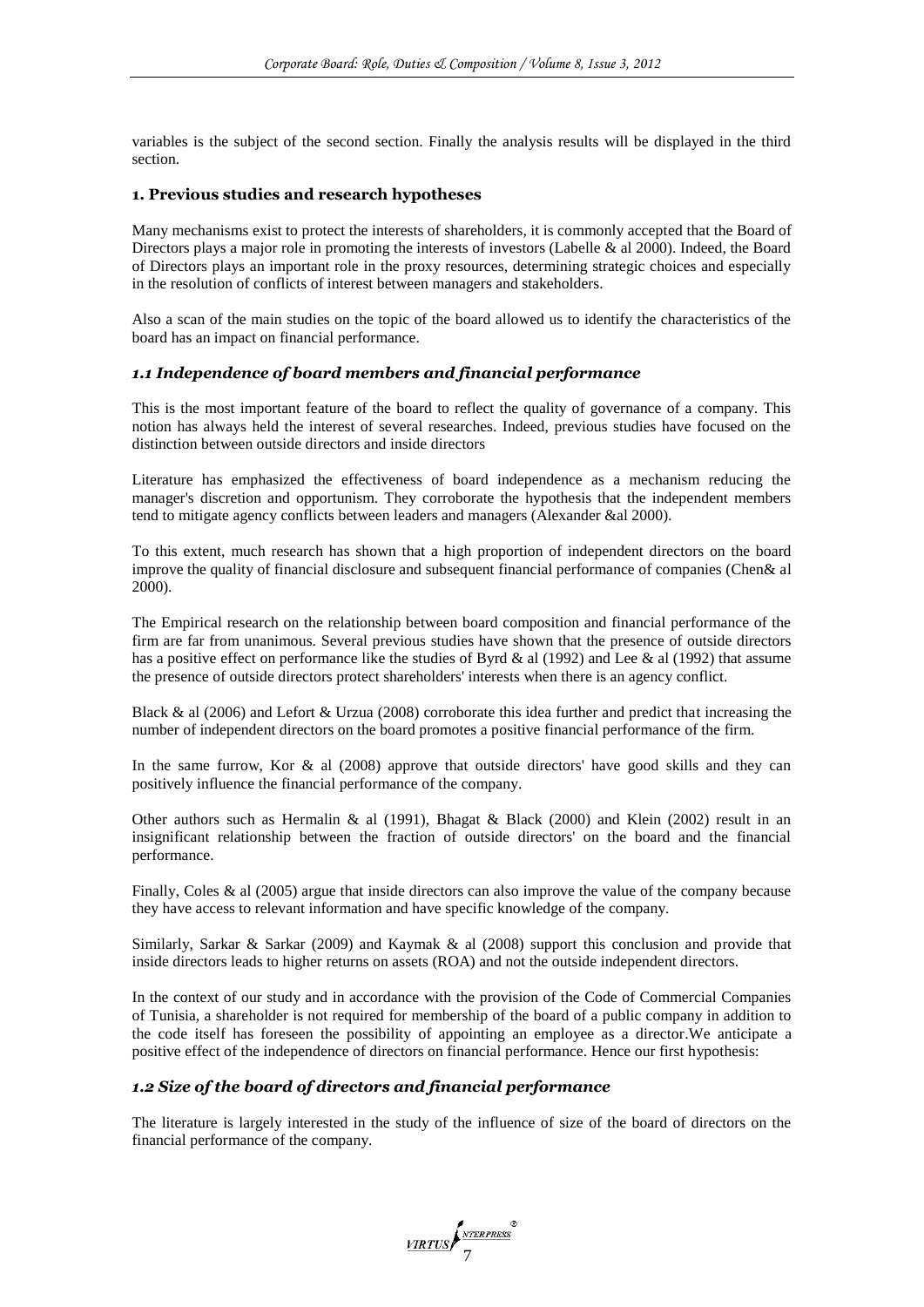*H1: The presence of a significant percentage of independent directors on the board of directors positively influences the financial performance of Tunisian companies.*

A scan of the economic and financial literature we concluded that the link between the size of the board of directors and financial performance leads to contradictory conclusions. Therefore, unanimity has not been proven about this relationship.

Indeed, several researchers suggest that the number of directors may influence the functioning of the board and therefore the financial performance of the company. Some authors seem to favor a large council. Indeed, in an uncertain environment, the larger the board, the greater knowledge of the various administrators can improve performance and to exercise effective control (Kiel & al 2003, Coles & al 2005 and Linck, & al 2006).

Similarly Godard & Schatt (2004), provide more the number of directors is important more the company achieves high performance.

In this line, Pearce & Zahra (1989) and Provan (1980) provide for the existence of a positive relationship between board size and firm's financial performance.

In the same groove and in their Meta analysis Dalton & al (1999), confirm this positive relationship and find it is more intense for businesses to large sizes.

In the same direction, Pearce & Zahra (1989) and Adams & Mehran (2003) find that firms with a large board of directors ensure a better performance.

However, another strand of literature shows that, the large boards of directors are less effective and have a negative impact on company performance. Indeed, when the board is large, this may present a barrier to the management control of the company because of poor coordination, flexibility and communication. Wu (2000), Bhagat &Black (2002), Odegaard & al (2004), Mak & al (2005) and Andres & al (2005) state that small boards create more value than large boards.

This divergence of results shows that there are no consensuses on the impact of the size of the board on its monitoring capacity. Some argue for a larger size. Other research shows that the reduced number of directors strengthens the control of the board and subsequently improves the financial performance of companies.

In the context of our study the Code of Commercial Companies of Tunisia provides that public companies are managed by a board composed of three to twelve members at most. Hence our second hypothesis:

*H2: The size of the board negatively affects the financial performance of Tunisian companies.*

### *1.3 The dual functions of management and control and financial performance*

Another feature is supposed to influence the effectiveness of control exercised by the directors on the board of directors, it is the cumulative functions of decision and control.

According to Brickley  $\&$  al (1997), the duality is the allocation of the same person as CEO and Chairman of the Board for the same period.

As well Rachdi  $\&$  al (2009) study the relationship between duality and performance has produced a combination of theories of agency and stewardship.

The first defends the idea that advocates the separation of functions while the second emphasizes the superiority of the dual functions of decision and control to heighten business performance.

The agency theory states that combine the functions of CEO and Chairman of the Board is considered an obstacle to the effectiveness of the control exercised by the Board and therefore recommends the separation of two functions. Indeed, the proponents of agency theory, including Jensen & Meckling (1976) and Jensen (1993) noted that the separation of management and control decisions reduces agency costs and improves the performance.

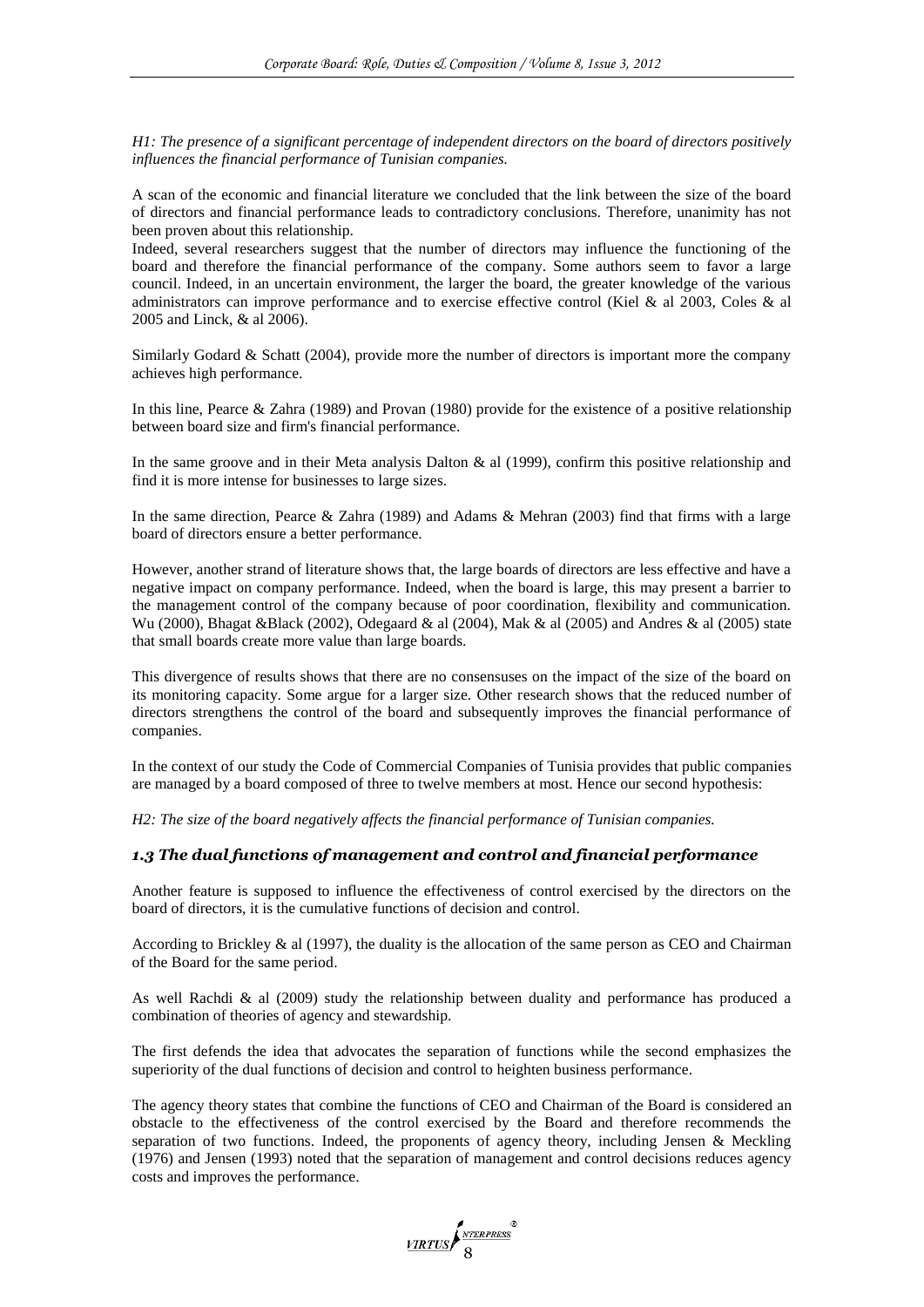Similarly Carapeto & al (2005) recommend the separation between the management function and that of the general chairman. They show that the function of chairman is to chair the meetings and monitor the hiring process, referral, assessment and executive compensation. It is therefore clear that the Chief can not be efficient since it will favor its own interests. Therefore, for the board to be effective it is necessary to separate the two positions.

In the same furrow, Sarkar & al (2009) consider duality as an obstacle to the board's role since it allows weakening the control making by the directors and therefore a control system able to encourage the opportunism of the manager.

Contrary to the agency theory which suggests that duality diminished the independence of the Board, the proponents of the theory of stewardship like Cannella &al (1993) and Sridharan & al (1997) provide that plurality of functions increases the financial performance of the firm that the CEO has all the information for disclosure to members of the board.

The Defenders of duality require the presence of a single responsible with a mission to chart the strategies and policies of the company because the separation of functions creates a divergence within the council and promotes conflicts of interest.

In this vein, Tuggle & al (2008) reach this conclusion and argue that the sharing of power between the CEO and Chairman of the Board is a factor that may determine the ability of the manager in carrying out its functions.

Weir & al (2002) argued that a combined role can project a clear sense of direction and can have a positive effect on financial performance. Indeed, these studies have referred to the theory of organization who said that the company can achieve better financial performance when the leader has complete authority and that its role is played clearly and without opposition.

In France, Godard & Schatt (2004) found that firms that opted to combine the positions are more profitable in the long term, confirming the essential role played by the leadership to create value. Hence our third hypothesis:

*H3: The combination of leadership and chairmanship of the board negatively affect the financial performance of Tunisian companies.*

## *1.4 The size of the audit committee and financial performance*

Pincus & al (1989) show that firms with larger audit committees are expected to devote more resources to monitor the process of accounting and financial reporting.

In the same furrow, Anderson & al (2004) found that large audit committees have a better protection and better control the process of accounting and finance committees with respect to small by introducing greater transparency with respect shareholders and creditors which has a positive effect on corporate financial performance. Hence our fourth hypothesis:

*H4: The presence of a significant number of directors on the audit committee positively affects the financial performance of Tunisian companies*

## *1.5 The independence of audit committee members and financial performance*

The audit committee's role is to oversee the audit process and also to resolve any disagreement that may arise between auditors and management. Indeed, Abbott and al (2000) suggest that firms whose audit committees consist of independent members were less sanctioned by the SEC.

The composition of the audit committee to the subject of several recommendations which state that the audit committee should consist of a majority of outside independent directors to ensure their independence ( Beasley &Salterio 2001).

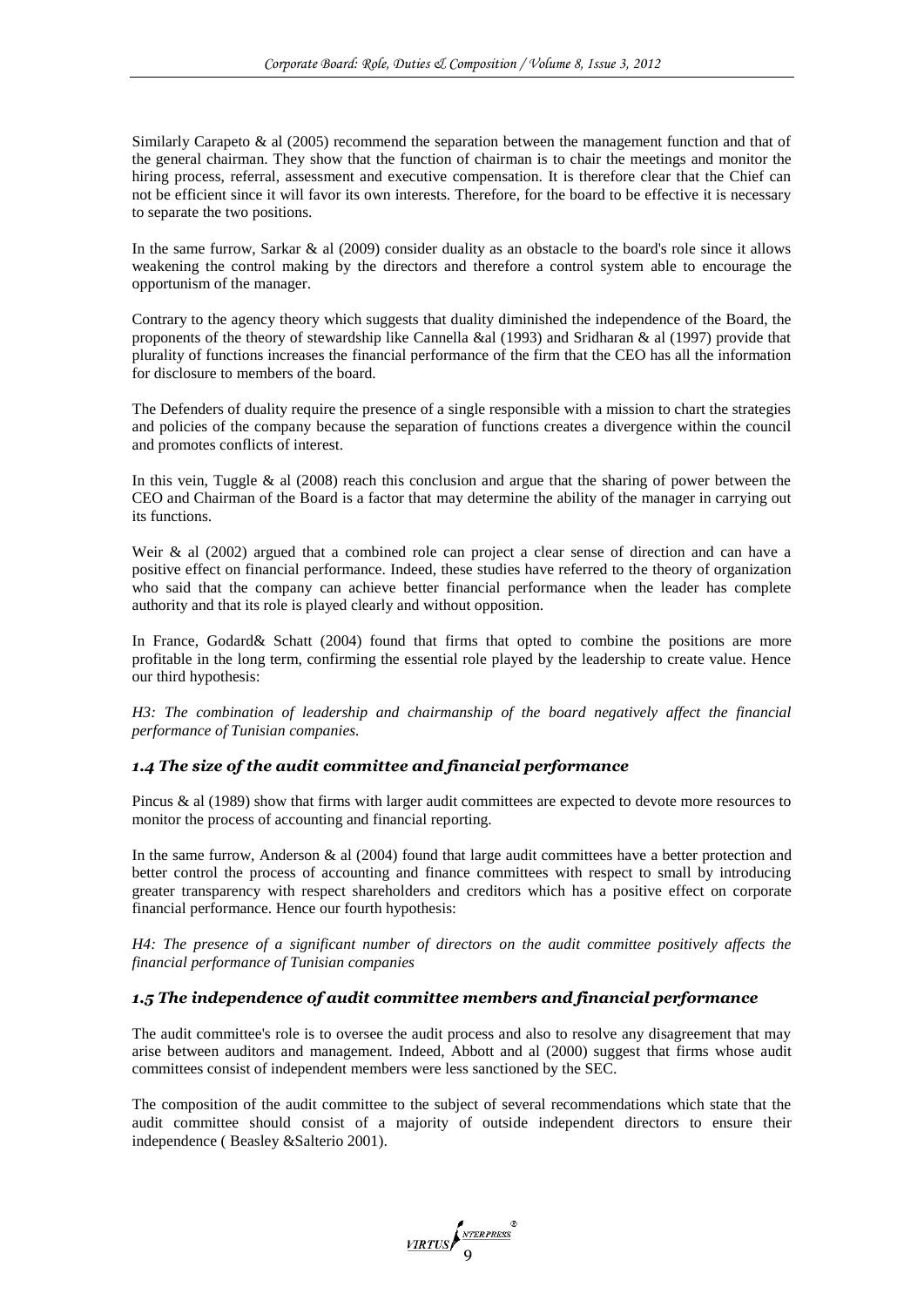In the same furrow, Klein (1998) shows that the effectiveness of the board depends on its own structure and the structure of its committees. Indeed, he argues that the allocation of independent outside directors to the audit committee is likely to improve business performance. Hence our fifth hypothesis:

*H5: The presence of a significant percentage of independent members of the audit committee positively affects the financial performance of Tunisian companies.*

# *1.6 The Board diversity and financial performance*

The presence of women in the board was the subject of several theoretical and empirical reflections especially in developed countries such as the study of Singh (2008) which deals with British companies as well as that of Adams and Ferreira (2007, 2009) in the American context and also the study of Rose (2007) for the case of Danish companies.

The question now is whether the presence of women in the board has an impact on the latter. The answer to this question is mixed between the defendants and opponents of gender diversity on boards. According to proponents of this diversity, they present some arguments that women bring new ideas, have an ability to communicate very important to men as they deal with strategic issues at council meetings has a positive effect on the business (Carter &al 2003, Adams & Ferreira 2003 and Ehrhadto & al 2002).

In the same furrow, Omri $\&$  al (2011), provide that the joint councils improve the company image through the disclosure of their openness, tolerance and fairness. This result was corroborated by the study of Kang & al (2009) which provide that the announcement of the addition of a woman on the board to an effect on improving yields recorded.

Contrary to previous results, Shrader & al (1997) analyze 200 American companies with market capitalization of the highest between 1992 and 1993. They find no significant positive relationship between the percentage of women on the board and financial performance.

Similarly, Kochan & al (2003) find no positive relationship between diversity men / women in positions of power and financial performance of the company. Indeed, the study of Zahra &al (1988) on the presence of minorities on the board of directors (women and racial minorities) and financial performance, has led to a non significant association between two variables. Hence our sixth hypothesis:

*H6: The presence of women on the board of directors negatively affects the financial performance of Tunisian companies.*

## *1.7 The frequency of meetings and financial performance*

The frequency of board meetings may be viewed as a key element in board effectiveness. Indeed, there are explanations both for and against a positive relationship between the frequency of meetings and corporate financial performance. A scan of the economic and financial literature we concluded that the link between the frequency of meetings of the board of directors and financial performance leads to contradictory conclusions.

Indeed, some authors like Godard& al (2004) predicted that the increase in the number of board meetings in a positive impact on the financial performance of French companies.

In the same furrow, Davidson and al (1998) found a positive relationship between corporate financial performance and number of meetings of the Board. However, more research like the study of Vafeas (1999) which states that increasing the number of board meetings is not synonymous with the existence of a strong financial performance. Hence our seventh hypothesis:

*H7: the frequency of meetings of the board positively affects the financial performance of Tunisian companies.*

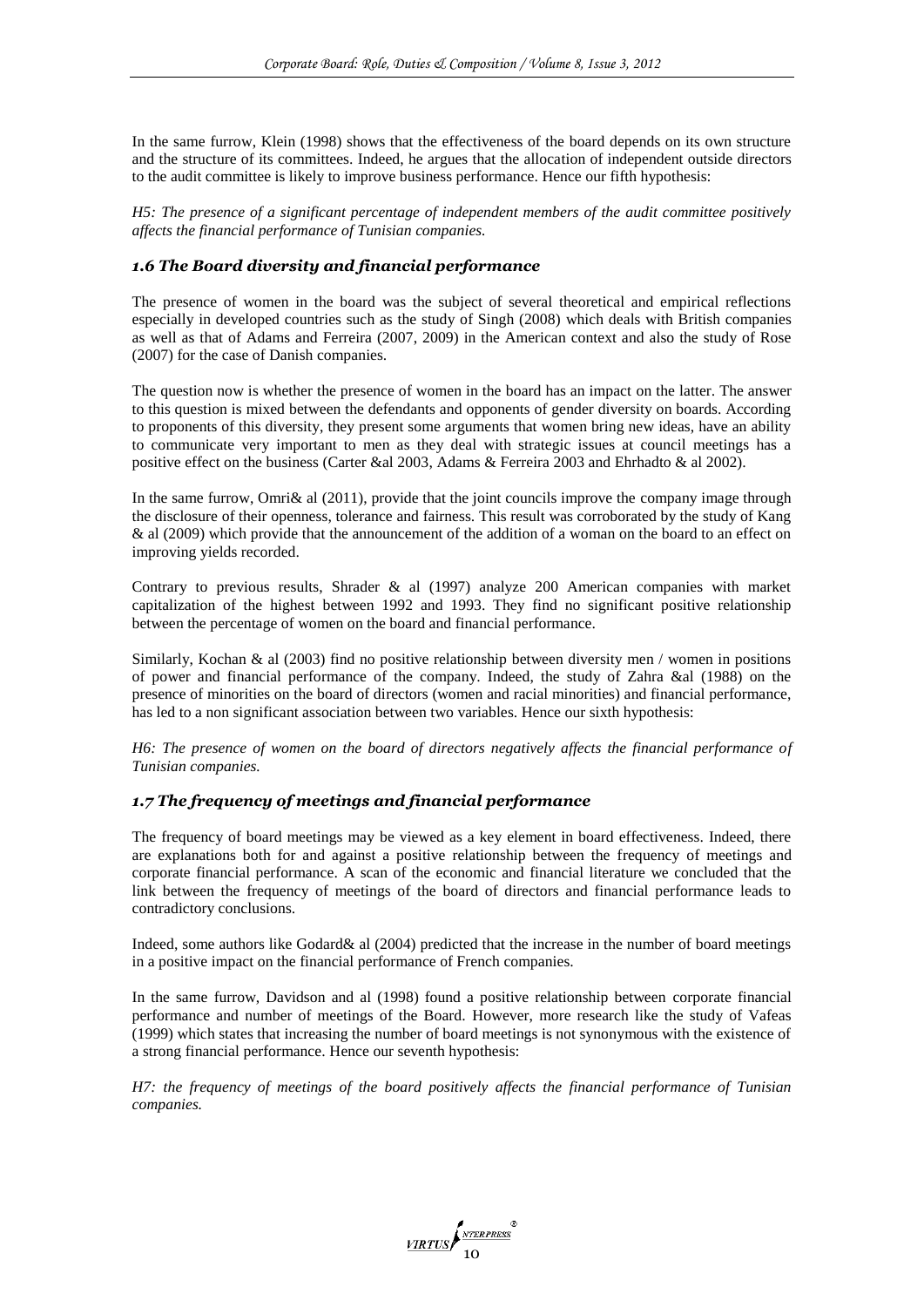### **2. Presentation of the sample and definition and measurement of variables**

Prior to the analysis of study results, we present at the next paragraph the methodological choices made in order to test the hypotheses of the research. First, we present the characteristics of our sample. Subsequently, we define the measures of variables used in this study.

### *2.1 Presentation of the sample*

The sample for this study consists of 26 companies listed on the Tunisian stock exchange (TSE) over a period of four years (2007-2010).

Financial data are collected of the financial statements from official bulletins available in the Financial Market Council (CMF) on its website www.cmf.org.tn and scholarship. The Market data are collected through the Exchange and on the site www.bvmt.com.tn and also with a few brokers.

The Data on the board of directors are collected from the prospectuses of companies available in the CMF and guide from stocks provided by the TSE.

Are excluded from the sample, the banks, the insurance companies and the financial institutions due to their specific accounting rules and a few companies newly listed on TSE. Indeed, we have not considered all the companies listed in our study period (2007-2010). The choice of listed companies is based on the fact that more information is available on these companies.

### *2.2 Definition and measurement of variables*

At this point, we tried to list the different variables that can be divided into dependent variables (performance measurement), independent variables that relate principally on the properties of the board of directors and control variables.

|                        | Variables                    | authors                                                                   | Measurement of variables                                                     |
|------------------------|------------------------------|---------------------------------------------------------------------------|------------------------------------------------------------------------------|
|                        | <b>Return On Assets</b>      | (1990)<br>and<br>Barro                                                    | Angbazo Net income / total assets                                            |
|                        | (ROA)                        | &Narayanan (1997)                                                         |                                                                              |
|                        | <b>Return On Equity</b>      | (1988)<br>Holderness & Sheehan                                            | and Net income / equity                                                      |
|                        | (ROE)                        | Ang&Lauterbach (2002).                                                    |                                                                              |
| dependent<br>variables | Q de Tobin                   |                                                                           | Beiner & al (2006) and Bhagat & al ((Book value of assets + market value     |
|                        |                              | (2008)                                                                    | of equity)- book value of equity) / book                                     |
|                        |                              |                                                                           | value of assets                                                              |
|                        | independence of board        | $(1989)$ ,<br>& Zahra<br>Pearce                                           | Bhagat the number of independent directors                                   |
|                        | members (IND_CA)             |                                                                           | &Black (1999) and Godard & Schatt divided by the total number of directors   |
|                        |                              | (2004)                                                                    | on the Board                                                                 |
|                        | <b>Board size (TAL_CA)</b>   | Adams $\&$ Mehran (2003), Klein, the number of directors on the Board     |                                                                              |
|                        |                              | $(2002)$ , Vafeas $(2003)$ and Godard &                                   |                                                                              |
|                        |                              | Schatt (2004)                                                             |                                                                              |
|                        | overlapping functions        |                                                                           | Kang &al(2009), Brickley & al (1997) Takes the value 1 when the positions of |
|                        | (CUM_FON)                    | and Godard & Schatt (2004).                                               | CEO and chairman of the board are                                            |
|                        |                              |                                                                           | occupied by one person. 0 otherwise.                                         |
| independent variables  | Size of the audit            | Klein (2002) and Godard and Schatt the number of directors who serve      |                                                                              |
|                        | committee (TAL_AUD)          | (2004)                                                                    |                                                                              |
|                        | <b>Independence of audit</b> |                                                                           | Anderson and al (2003), Godard and the proportion of independent directors   |
|                        | committee (IND_AUD)          | Schatt (2004) and Brown & Caylor who sit on the audit committee           |                                                                              |
|                        |                              | (2004)                                                                    |                                                                              |
|                        | <b>Frequency of meetings</b> | Vafeas & al (1998), Godard & Schatt the number of board meetings per year |                                                                              |
|                        | (FREQ_REU)                   | (2004) and Andrés & al (2005)                                             |                                                                              |
|                        | Gender diversity of the      | Singh $(2008)$ and Kang & al $(2009)$                                     | The percentage of women in consulting                                        |
|                        | Board (DIV_CA)               |                                                                           |                                                                              |
|                        | size of the firm             |                                                                           | Pearce &Zahra (1989) and Godard the natural logarithm of book value of       |
|                        | (TAI FIRM)                   | (2002)                                                                    | total assets                                                                 |
| variables<br>Control   |                              |                                                                           |                                                                              |
|                        | level of debt                | Mc Daniel (1989)                                                          | and Turner & Debt / total assets                                             |
|                        | (DEBT FIRM)                  | Sennetti (2001)                                                           |                                                                              |

|  | <b>Table 1.</b> Definition and measurement of variables |
|--|---------------------------------------------------------|
|--|---------------------------------------------------------|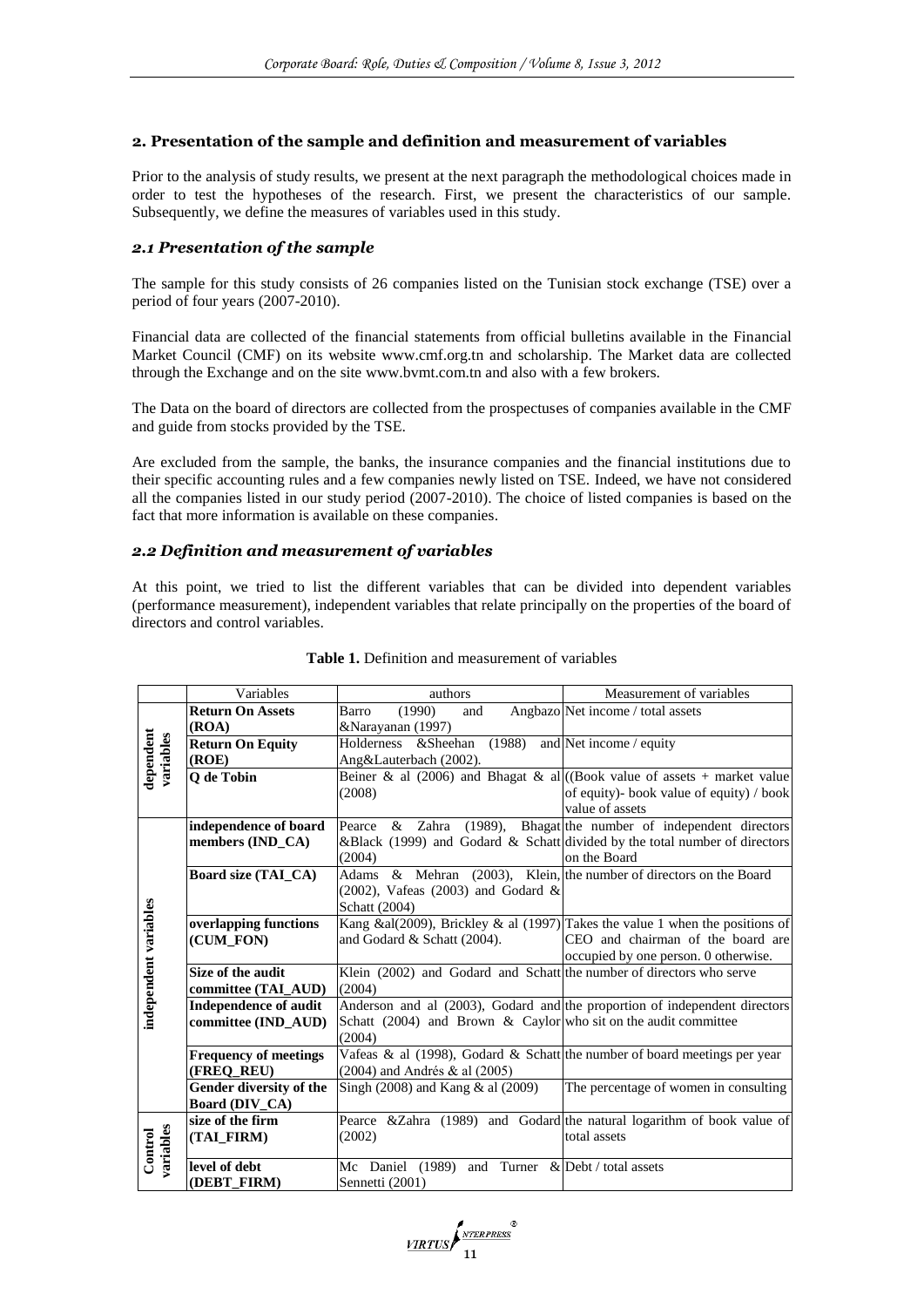#### **3. Analyzes the results**

To capture the effect of board characteristics on financial performance of Tunisian companies measured by ROA, ROE and Tobin's Q, we test the regression models (1), (2) and (3) incorporating the control variables (firm size and debt ratio) to control their effect on the dependent variables.

#### $\text{ROA}_{i,t} = \beta_0 + \beta_1 \text{IND\_CA}_{i,t} + \beta_2 \text{TAI\_CA}_{i,t} + \beta_3 \text{TAI\_CA}_{i,t}$  $\beta_3$  **CUM\_FON**<sub>i,t +</sub>  $\beta_4$  **TAI\_AUD**<sub>i,t</sub> +  $\beta_5$  **IND\_AUD**<sub>i,t</sub>+  $\beta_6$  **FREQ\_REU**<sub>i,t</sub> +  $\beta_7$  **DIV\_CA**<sub>i,t</sub> + **β<sup>8</sup> TAI\_FIRMi,t + β<sup>9</sup> DEBT\_FIRMi,t + εi,t** (1)

```
ROE _{i,t} = \beta_{0+} \beta_1 IND CA _{i,t} + \beta_2 TAI CA<sub> i,t</sub>+
\beta_3 CUM_FON<sub>it+</sub> \beta_4 TAL_AUD<sub>it</sub>+ \beta_5 IND_AUD<sub>it</sub>+ \beta_6 FREQ_REU<sub>it</sub>+ \beta_7 DIV_CA<sub>it</sub>+
                                  β8 TAI_FIRMi,t + β9 DEBT_FIRMi,t + εi,t
                                                                                                                                                  (2)
```
#### $Q$  **Tobin**<sub>i,t+1</sub> =  $\beta_{0+}\beta_1$  **IND\_CA** <sub>i,t</sub> +  $\beta_2$  **TAI\_CA** <sub>i,t</sub> +  $\beta_3$  CUM\_FON<sub>it</sub>+ $\beta_4$  TAI\_AUD<sub>it</sub>+ $\beta_5$  IND\_AUD<sub>it</sub>+ $\beta_6$  FREQ\_REU<sub>it</sub>+ $\beta_7$  DIV\_CA<sub>it</sub>+ $\beta_8$ **TAI\_FIRMi,t + β<sup>9</sup> DEBT\_FIRMi,t + εi,t** (3)

#### *3.1 Descriptive Analysis*

The results presented in Part A of Table 1 (Appendix) indicate that Tunisian firms listed on the TSE other than financial institutions have a low return on assets and sometimes even a negative return (-0.164). This yield is between (16%) and (19%) with an average that does not exceed 5% (4.98%).

Moreover, these descriptive statistics show that the average Tobin's Q is (1.80) and this ratio to a maximum value of 4.27. However, some firms have a Tobin's Q is less than unity (0.97) this means theoretically they have trouble raising money to invest and increase the dividends they pay to shareholders.

The results presented in Table 1 indicate that the independence of members of the board is more or less respected by Tunisian firms listed on the TSE. Indeed, it is an average of 49% (0.489) with minimum (0%) mainly for family businesses whose board members have a family connection between them and indeed this is the characteristic of the majority of Tunisian companies and a maximum not exceeding 82% (81.8%).

We find that firms that are the subject of our study are mainly companies that make use of cumulation of the president of the board and director general (60.6%) and justified the fact that the majority of companies selected are family. This result is confirmed by the study of Godard and Schatt (2004) who found that family businesses are opting for French listed the plurality of functions which make them more profitable in the long term, confirming the essential role played by the leadership create value.

The companies in our study have audit committees with an average size of 3 directors and the size of this committee varies between 2 and 4 administrators but with the percentage of independence that does not exceed 75%. Similarly the average of independent audit committee members does not exceed 20% (19.47%) with minimum (0) and this is justified because of the existence of family firms in our sample.

### *3.2 Verification of the applicability of the linear regression and multivariate analyzes*

Because all dependent variables are continuous, we use the model of multiple linear regressions to estimate our three equations.

#### *3.2.1 Checking the conditions of application of the linear regression*

The application of linear regression is subject to certain conditions. Indeed, this method requires that no problems of autocorrelation and heteroscedasticity of errors and the lack of multicollinearity among independent variables.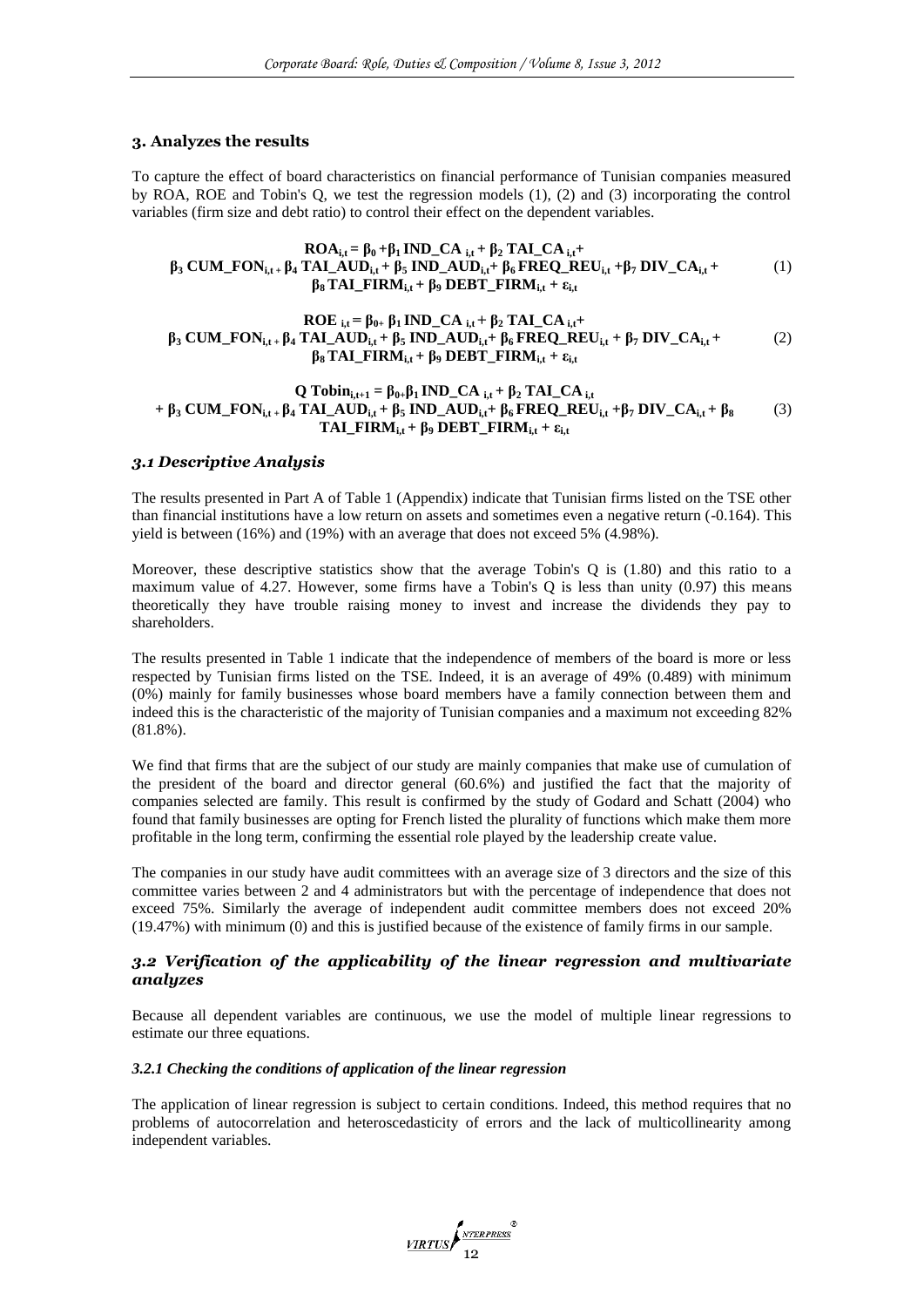### *3.2.1.1 Verification of the absence of autocorrelation problems*

To affirm that the OLS estimators converge asymptotically to the true values we need to verify the absence of self correlation of errors.

The results show that the Durbin-Watson statistics are all close to two. This allows us to affirm the absence of self - correlation of errors. Hence the OLS estimators converge asymptotically to the true values of the parameters with minimum variance.

### *3.2.1.2 Verification of the absence of multi colinearity*

The linear regression requires the absence of a problem of multi collinearity between the independent variables introduced in the same model.

Indeed, Kennedy (1985) provides an  $r = 0.8$  to decide on a serious problem of collinearity between the independent variables included in a regression model.

We present the coefficients of Pearson correlations between the independent variables in our study (see Appendix).

This matrix shows the correlation between the different independent variables is moderate. This implies the absence of the problem of multi collinearity among variables.

### *3.2.1.3 Verification of absence of heteroscedasticity*

To test the existence of a potential problem of heteroscedasticity of errors, we used White's test in 1978. Indeed, White (1978) regresses the squared residuals of OLS on all independent variables of the model on the square of each explanatory variable and the variables obtained from the cross-initial theoretical model. However, when the number of explanatory variables is important, the number of regressions of the equation of White will be significantly larger than the number of observations, which causes the lack of robustness of the test.

Thus, White has shown that under the assumption of homoscedasticity, the quantity  $W = N.R2$ asymptotically chi-square has an N-k degrees of freedom.

The results of this test show that there is no problem of heteroscedasticity in all regression models used in our study (see Appendix Table 3).

### *3.2.2 Multivariate analyzes and hypothesis testing*

Analysis of our results will be divided into three parts. In the first part, we examine the effect of board characteristics on financial performance of Tunisian companies measured by the ROA by analyzing the estimation results of the first regression model (equation 1). The second part will analyze the results regarding the effect of board characteristics on financial performance measured by ROE (Equation 2). Finally, we discuss in Part III, the results regarding the effect of board characteristics on financial performance measured by Tobin's Q (equation 3).However prior to the determination of the various regressions equations it is necessary to ascertain whether or not individual effects in our models and it is crucial to choose between a fixed effects model or the effects model random by applying the Hausman specification test.

### *3.2.2.1 Analysis of the effect of board characteristics on financial performance measured by ROA*

| Tets           | Values of the Fisher<br>statistic | Si <sub>2</sub> | Conclusion                                                 | Type<br>effect     | ΟÌ |
|----------------|-----------------------------------|-----------------|------------------------------------------------------------|--------------------|----|
| model<br>(ROA) | 3.5928                            | 0.0000          | Reject the null hypothesis of equality of<br>the constants | specific<br>effect |    |

### **Table 2.** Type of effect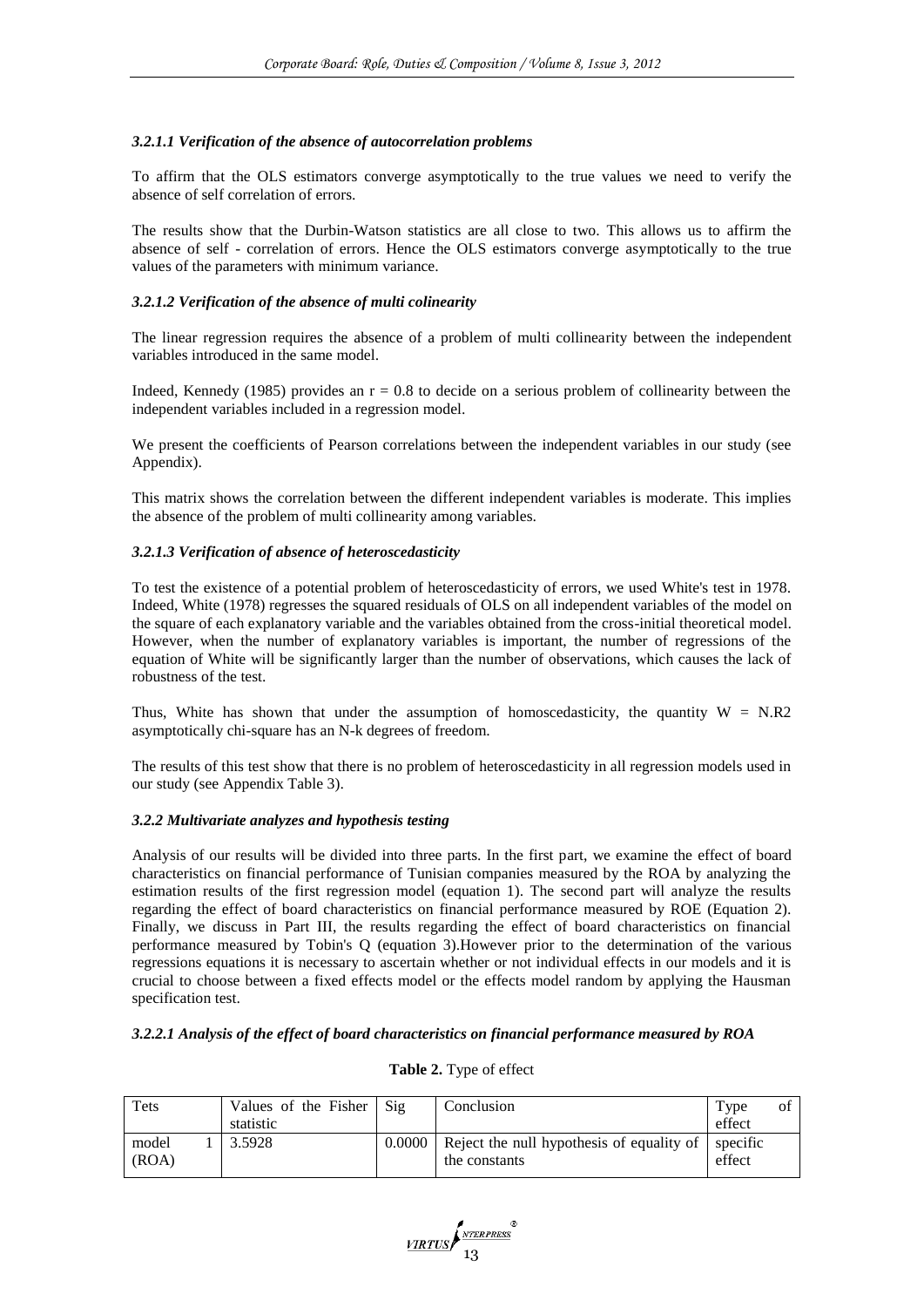We find that the probability of acceptance of the null hypothesis of the Fisher test is 0.0000 <threshold of 5%. We reject the null hypothesis  $H_0$  and we confirm the existence of an individual effect.

Following the rejection of  $H_0$  we turn to the determination of the random effect (BETWIN) for the judgment of our model.

#### **Table 3.** Hausman test

|                      |  |  | N.L.          | Rho                             |
|----------------------|--|--|---------------|---------------------------------|
| Cross-section random |  |  | 0.021787      | .005<br><sup>o</sup><br>U.ZOJ 1 |
| Idiosyncratic random |  |  | 034496<br>v.v | ∩<br>7149<br>υ.                 |

At this stage the use of the Hausman specification test (1978) is crucial to identify the nature of the specification (fixed or random).

| Test<br>summarv      | Chi-.<br>Statistic<br>-Sa | Chi<br>-Sa<br>u.i. | Prob.  |
|----------------------|---------------------------|--------------------|--------|
| Cross-section random | 1425<br>29                |                    | 0.0006 |

According to the Hausman test (1978), we find that the probability is (0.0006) less than the critical value at 5%. This implies that the model is studied in individual fixed effects. From an econometric perspective, this result means that the individual effects are added to the constant model and not the random term.

| Dependent variable ROA |                                                                |                     |             |        |  |  |
|------------------------|----------------------------------------------------------------|---------------------|-------------|--------|--|--|
| <b>VARIABLES</b>       | expected sign                                                  | Coefficient $\beta$ | t-statistic | Prob   |  |  |
| constant               |                                                                | $-0.062934$         | $-0.563680$ | 0.5748 |  |  |
| IND CA                 | $^{+}$                                                         | $0.112294***$       | 3.495056    | 0.0008 |  |  |
| TAI CA                 |                                                                | 0.000389            | 0.120650    | 0.9043 |  |  |
| <b>CUM FON</b>         |                                                                | $-0.017956$         | $-1.091590$ | 0.2788 |  |  |
| TAI_AUD                | $^{+}$                                                         | $-0.023063$         | $-1.090314$ | 0.2794 |  |  |
| IND AUD                | $^{+}$                                                         | $0.105687***$       | 3.023016    | 0.0035 |  |  |
| FREQ_REU               | $^{+}$                                                         | $0.123768***$       | 4.981887    | 0.0000 |  |  |
| DIV CA                 |                                                                | $-0.447243***$      | $-2.708355$ | 0.0085 |  |  |
| <b>TAI FIRM</b>        |                                                                | 0.001196            | 0.126088    | 0.9000 |  |  |
| <b>DEBT FIRM</b>       |                                                                | $-0.098508***$      | -4.373467   | 0.0000 |  |  |
| $R^2$ = 0.846022       | $R^2$ adjusted = 0.770149 F=11.15049<br>$N = 104$<br>$p=0.000$ |                     |             |        |  |  |

**Table 4.** Results of linear regression on Equation 1

\*\*\* Significant at 1% \*\* significant at 5% \* significant at 10%

Inspection of the table reveals a positive and statistically significant at 1% between the financial performance measured by ROA and the independence of members of the Board IND CA ( $\beta = 0.1122$ , P  $= 0.008$ ). This result supports the hypothesis  $H_1$ , which states that the presence of a significant percentage of independent directors on the board of directors positively influences the financial performance of companies. Indeed, this result corroborates the studies of Black & al (2006) and Lefort & Urzua (2008) which provide that the increased number of independent directors on the board promotes a positive performance of the firm. This result also confirms the studies of Lau & al. (2009), Schiehll & al (2009) and Sarkar & Sarkar (2009) who also agree that independent directors promote better value creation within the company that managers provide good governance independent from those internal.

Moreover, the results in Table support the hypothesis  $H_5$  which states that the presence of a high percentage of independent members of the audit committee positively affects financial performance. Indeed, from Table, the coefficient on the variable independence of audit committee members IND\_AUD is positive ( $\beta = 0.1056$ ) and statistically significant at 1% ( $P = 0.0035$ ) which supports the study Klein (1998) shows that the allocation of the outside (independent) audit committee is likely to improve the financial performance of the company. Similarly Beasley & Salterio (2001) state that the audit committee should consist of a majority of independent directors to improve the quality of information and hence the performance of the company.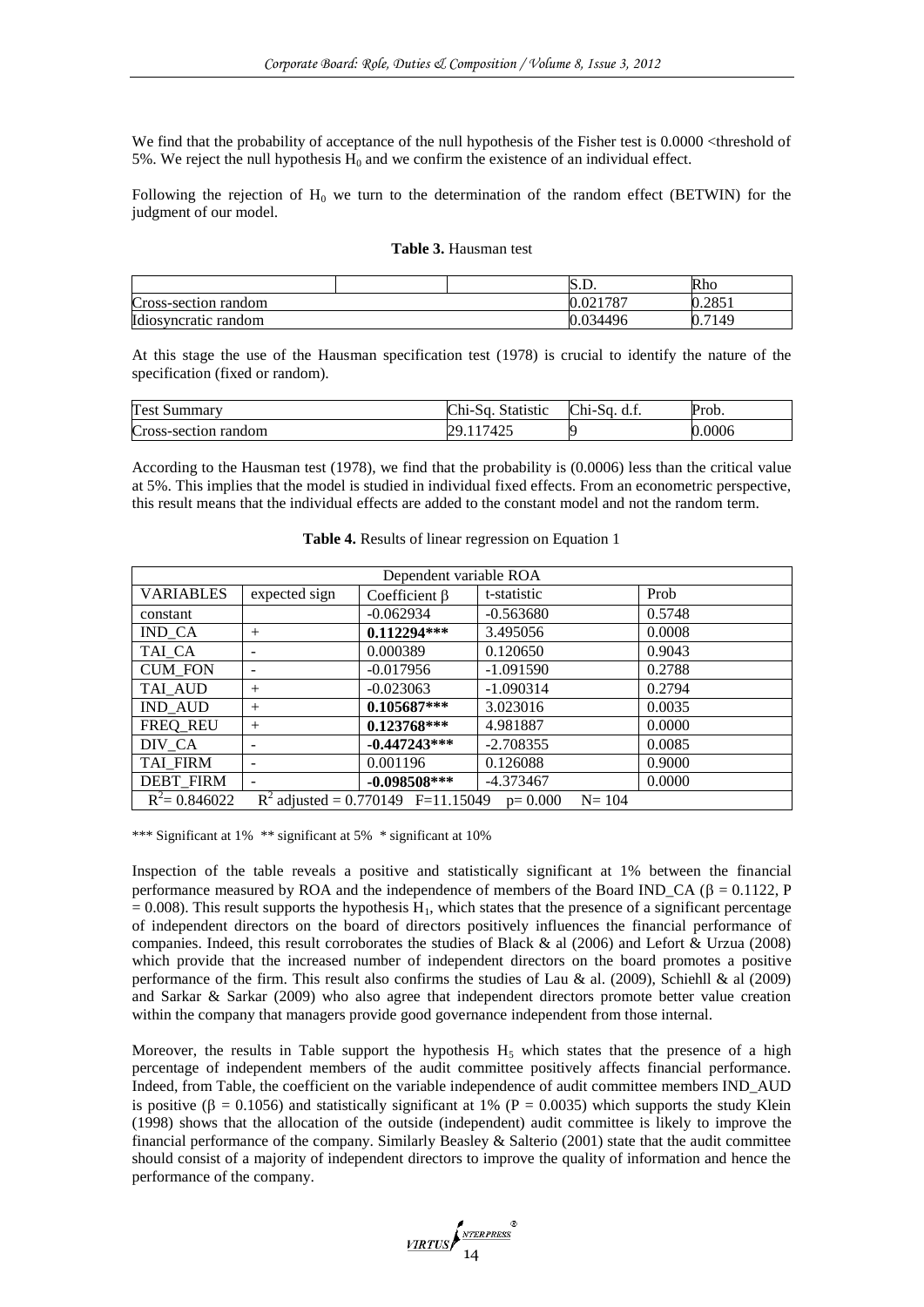We also find that the coefficient associated with the frequency of meetings of the board FREQ\_REU is positive and statistically significant at 1% and in accordance with the hypothesis  $H_7$  which provides that the frequency meeting of the board positively affects financial performance. This result is confirmed by several studies the most important are that of Godard & Schatt (2004) who stressed that a significant increase in the number of meeting of the Board allows a detailed control of managers and increasing shareholder wealth that has a positive effect on corporate financial performance.

Furthermore the results indicate that the coefficient on the variable range board DIV CA is negative and statistically significant at 1%. We find that the negative sign of the coefficient on the variable DIV CA is consistent with expected sign. Indeed this result corroborates the study of Farrell &al (2005) which provide a negative impact of gender diversity on boards and performance because it reduces the number of women in these councils, which may bias the scope of their presence.

Finally, we also find that the sign of the estimated coefficient obtained on the control variable (firm size) is not consistent with the expected sign  $(8= 0.0011, P = 0.9)$ . Indeed the table shows that the size of the firm in a positive and not significant ( This result is not confirmed in studies of Black & al (2006) and Arcot & Bruno (2005) which state that small firms are more successful than businesses to large sizes. On the other hand the results for this regression shows that the debt (debt ratio) to a negative coefficient and statistically significant at 1 %( $\beta$  = -0.0985, P = 0.000). Indeed, this result is consistent with the work of Myers (1977) which states that indebtedness leads to high agency costs because of the divergent interests of shareholders and creditors.

### *3.2.2.2 Analysis of the effect of board characteristics on financial performance measured by ROE:*

We find that the probability of acceptance of the null hypothesis of the Fisher test is 0.0000 less than the 5% level. We reject the null hypothesis  $H_0$  and we confirm the existence of an individual effect.

| Tets          | Values of the Fisher<br>statistic | Sig    | Conclusion                                                          | Type of<br>effect |
|---------------|-----------------------------------|--------|---------------------------------------------------------------------|-------------------|
| model<br>(ROE | 3.3265                            | 0.0000 | Reject the null hypothesis of equality of the specific<br>constants | effect            |

### **Table 5.** Type of effect

Following the rejection of  $H_0$  we turn to the determination of the random effect (BETWIN) for the judgment of our model.

|                      | <b>Effects Specification</b> |  |          |        |
|----------------------|------------------------------|--|----------|--------|
|                      |                              |  |          | Rho    |
| Cross-section random |                              |  | 0.080274 | 0.3132 |
| Idiosyncratic random |                              |  | 0.118879 | 0.6868 |

At this stage the use of the Hausman specification test (1978) is crucial to identify the nature of the specification (fixed or random).

| <b>Test Summary</b>  | Chi-Sa.<br><b>Statistic</b> | Chi-Sa.<br>u.i. | Prob. |
|----------------------|-----------------------------|-----------------|-------|
| Cross-section random | 19.998038                   |                 | 0170  |

According to the Hausman test, we find that the probability is (0.0179) less than the critical value of chi-Two at the 5%. This implies that the model is studied in individual fixed effects.

The results in Table 6 indicate that except for the signs of coefficients for variables IND\_CA TAI\_AUD and signs of the coefficients obtained are consistent with the expected signs.

First note that, contrary to hypothesis  $H_1$ , the independence of members of the board does not seem to have a significant effect on financial performance measured by ROE. Indeed, the coefficient on the variable IND\_CA is negative and not significant ( $\beta = -0.0425$ , P = 0.7017). This result is not consistent with the results of studies of Black & al  $(2006)$  and Lefort & Urzua  $(2008)$  which showed that the presence of a significant percentage of independent directors on the board of directors influences positive financial performance.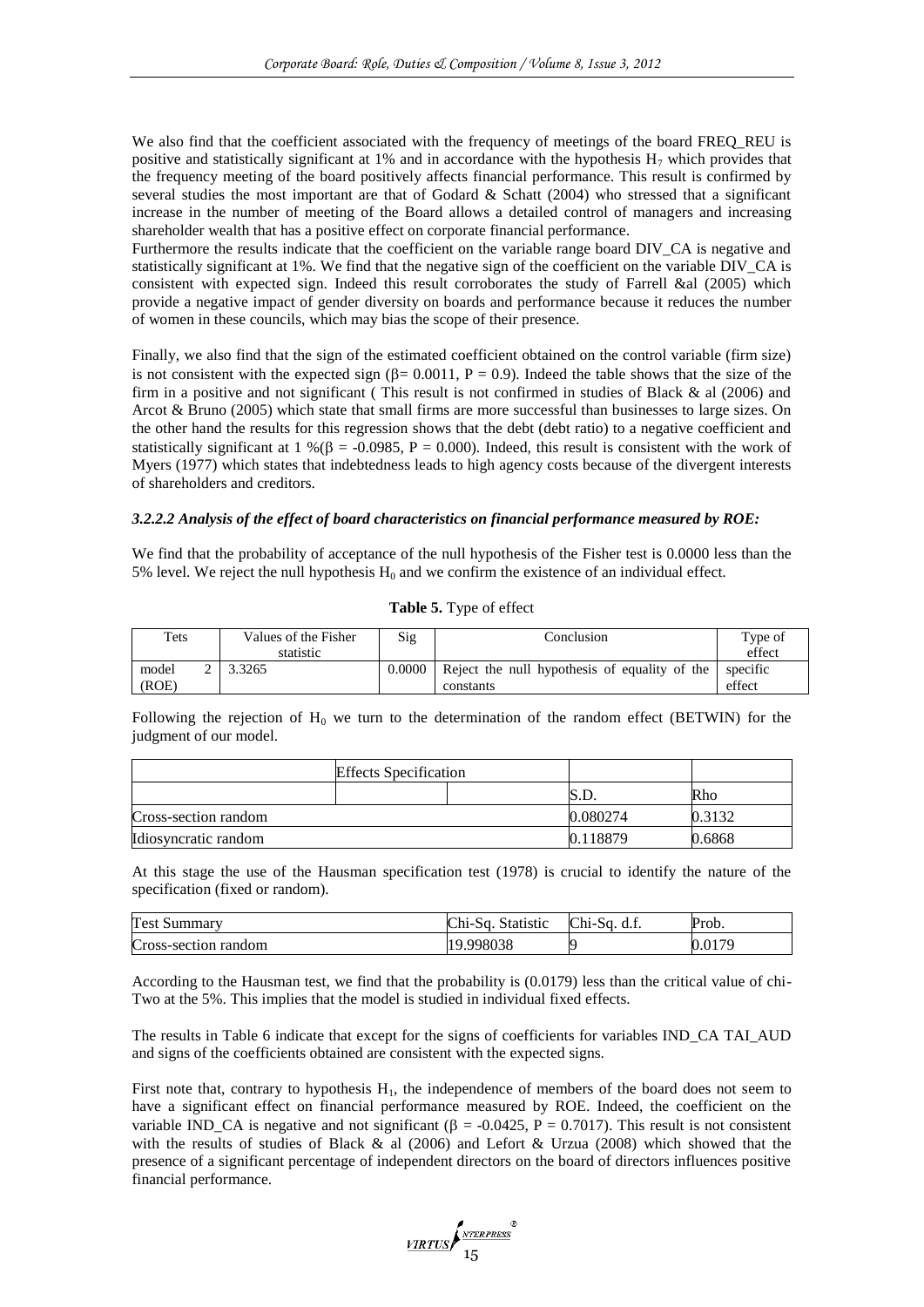| Dependent variable ROE |                           |                             |             |        |  |
|------------------------|---------------------------|-----------------------------|-------------|--------|--|
| <b>VARIABLES</b>       | expected sign             | Coefficient $\beta$         | t-statistic | Prob   |  |
| constant               |                           | $0.78897**$                 | 2.050561    | 0.0441 |  |
| IND CA                 | $^{+}$                    | $-0.042590$                 | $-0.384654$ | 0.7017 |  |
| TAI CA                 |                           | $-0.001008$                 | $-0.090703$ | 0.9280 |  |
| <b>CUM FON</b>         | $\overline{\phantom{0}}$  | $-0.085096$                 | $-1.501170$ | 0.1379 |  |
| TAI AUD                | $^{+}$                    | $-0.304492***$              | $-4.177139$ | 0.0001 |  |
| <b>IND AUD</b>         | $^{+}$                    | $0.349636***$               | 2.901997    | 0.0050 |  |
| <b>FREO REU</b>        | $^{+}$                    | $0.280347***$               | 3.274481    | 0.0017 |  |
| DIV CA                 | $\overline{\phantom{0}}$  | $-0.735567$                 | $-1.292542$ | 0.2005 |  |
| <b>TAI FIRM</b>        | $\overline{\phantom{0}}$  | $-0.009244$                 | $-0.282764$ | 0.7782 |  |
| <b>DEBT FIRM</b>       |                           | $-0.055882$                 | $-0.719927$ | 0.4740 |  |
| $R^2$ = 0.749528       | $R^2$ adjusted = 0.626107 | $F=6.072948$<br>$p = 0.000$ | $N = 104$   |        |  |

\*\*\* Significant at 1% \*\* significant at 5% \* significant at %

Moreover, the results show that the coefficient on the variable IND\_AUD is positive and statistically significant at 1% ( $\beta = 0.3496$ ,  $P = 0.005$ ). Implying that the independence of audit committee members to positively impact financial performance. This result supports the hypothesis  $H<sub>5</sub>$ , which states that the presence of a significant percentage of independent members of the audit committee positively affects financial performance. This result corroborates the results of several studies including that of Klein (1998) shows that the allocation of the outside (independent) audit committee is likely to improve the financial performance of the company.

We also find that the coefficient on the variable frequency FREO REU meeting is positive ( $\beta = 0.2803$ ) and statistically significant at 1% ( $P = 0.0017$ ). This result confirms the hypothesis H<sub>7</sub> which provides that the frequency of meeting of the board positively affects financial performance. This result is justified by the study of Davidson & al (1998) who found a positive relationship between corporate financial performance and number of meetings of the Board. Indeed, in their frequency of meeting of the board is positively related to the quality of control exercised by him on the head of the firm and the information disclosed to all stakeholders.

However, the results for the variables TAI\_AUD indicate a negative coefficient and significant at 1% ( $\beta$  =  $-0.3044$ ,  $P = 0.0001$ ). This result is not consistent with the study by Anderson & al (2004) who found that large audit committees promote greater transparency for shareholders and creditors has a positive effect on performance corporate financial.

Similarly, the results indicate that the coefficient associated with the variable size of the board TAI\_CA is negative ( $\beta = -0.001$ ) and insignificant ( $P = 0.9280$ ) according to the prediction of the hypothesis H<sub>2</sub> that includes the board size negatively affects corporate financial performance.

Regarding the control variables, the sign found on the firm size variable is consistent with the expected sign. Indeed, we found that the coefficient on firm size is negative but not statistically significant (β=-  $0.0092$ , P=  $0.778$ ).

Similarly, the table shows that the coefficient on debt (debt ratio) is negative but not statistically significant ( $\beta$  = -0.0558, P = 0470). Indeed, the negative sign of the coefficient on the variable DEBT FIRM is consistent with the expected sign because any debt or the use of debt hinders performance but in a more or less significant.

However, previous studies such as that of Myers (1977) who found that the coefficient associated with the variable DEBT\_FIRM is negative and statistically significant.

Indeed, the work of Myers (1977) state that the indebtedness leads to high agency costs because of the divergent interests of shareholders and creditors.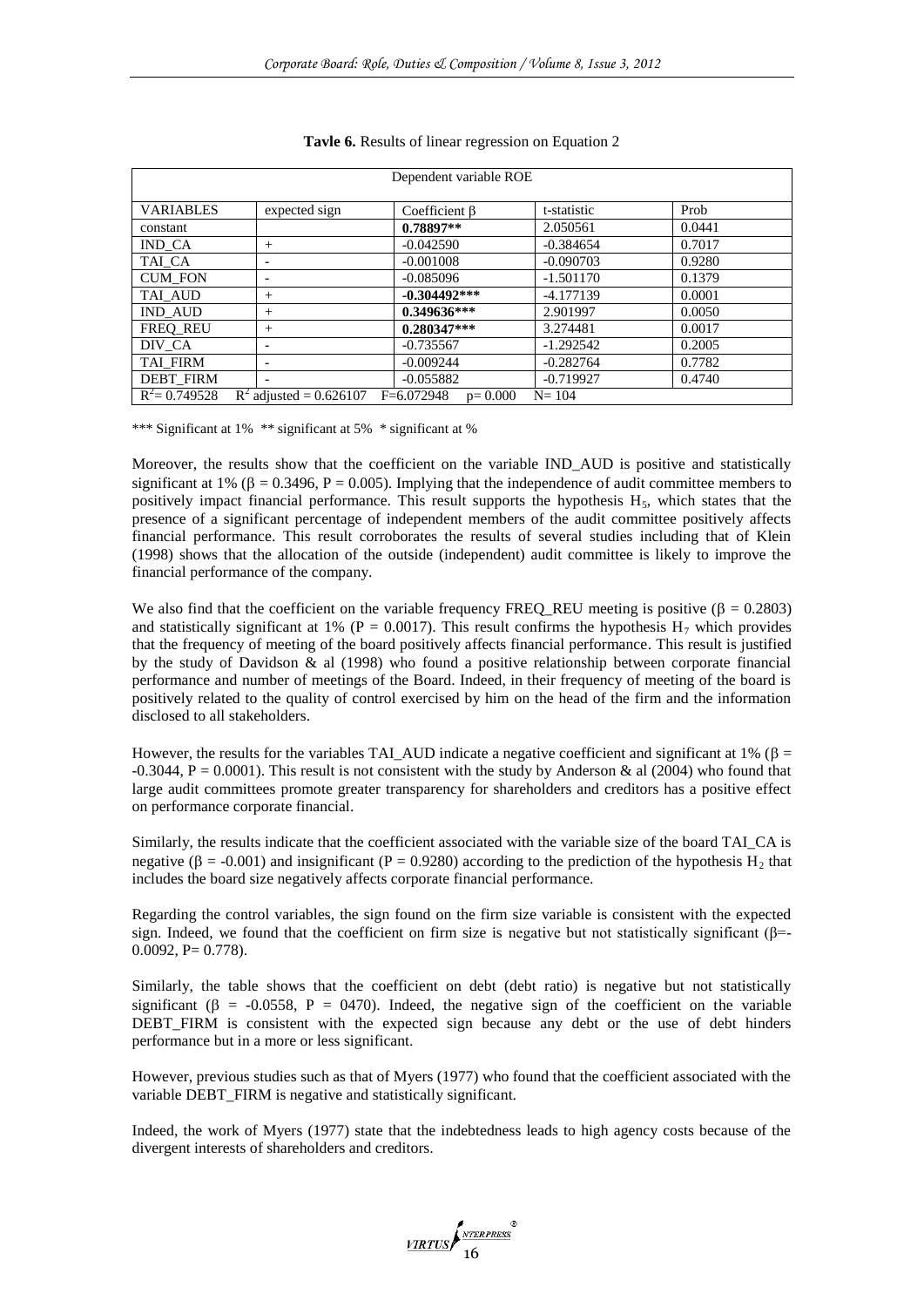*3.2.2.3 Analysis of the effect of board characteristics on financial performance measured by Tobin's Q*

| Tets                 | Values of the Fisher<br>statistic | $\mathrm{Sig}$ | Conclusion                                                                   | Type of<br>effect |
|----------------------|-----------------------------------|----------------|------------------------------------------------------------------------------|-------------------|
| Model<br>(Tobin's O) | 1.9393                            |                | $0.0163$ Reject the null hypothesis of equality of specific<br>the constants | effect            |

| Table 7. Type of effect |
|-------------------------|
|-------------------------|

We find that the probability of acceptance of the null hypothesis of the Fisher test is 0.0163 <less than the 5% level. We reject the null hypothesis  $H_0$  and we confirm the existence of an individual effect. Following the rejection of  $H_0$  we turn to the determination of the random effect (BETWIN) for the judgment of our model.

#### **Table 8.** Hausman test

| <b>Effects Specification</b> | S.D.     | Rho    |
|------------------------------|----------|--------|
| Cross-section random         | 0.074723 | 0.0236 |
| Idiosyncratic random         | 0.480130 | 0.9764 |

At this stage the use of the Hausman specification test (1978) is crucial to identify the nature of the specification (fixed or random).

| <b>Test Summary</b> | Chi-Sq. Statistic | Chi-Sa.<br>.u.f | Prob.  |
|---------------------|-------------------|-----------------|--------|
| ross-section random | 29.523846         |                 | 0.0005 |

According to the Hausman test, we find that the probability is 0.0005 <less than the 5% level. This implies that the model is studied in individual fixed effects.

| Dependent variable Tobin's Q                                                         |                          |                     |             |        |  |  |
|--------------------------------------------------------------------------------------|--------------------------|---------------------|-------------|--------|--|--|
| <b>VARIABLES</b>                                                                     | expected sign            | Coefficient $\beta$ | t-statistic | Prob   |  |  |
| constant                                                                             |                          | $-2.375336$         | $-1.528555$ | 0.1309 |  |  |
| IND CA                                                                               | $^{+}$                   | 2.319313***         | 5.186386    | 0.0000 |  |  |
| TAI CA                                                                               |                          | $-0.041420$         | $-0.923172$ | 0.3591 |  |  |
| <b>CUM FON</b>                                                                       |                          | $0.488123**$        | 2.132053    | 0.0366 |  |  |
| TAI AUD                                                                              | $^{+}$                   | 0.474271            | 1.610933    | 0.1118 |  |  |
| <b>IND_AUD</b>                                                                       | $^{+}$                   | $-0.622720$         | $-1.279741$ | 0.2049 |  |  |
| <b>FREQ_REU</b>                                                                      | $^{+}$                   | 1.895802***         | 5.482612    | 0.0000 |  |  |
| DIV_CA                                                                               | $\overline{\phantom{a}}$ | $-0.812927$         | $-0.353689$ | 0.7247 |  |  |
| <b>TAI FIRM</b>                                                                      | Ξ.                       | $-0.016666$         | $-0.126227$ | 0.8999 |  |  |
| <b>DEBT FIRM</b>                                                                     |                          | $-1.135921***$      | $-3.623341$ | 0.0006 |  |  |
| $R^2$ = 0.780103<br>$R^2$ adjusted = 0.671748 $F=7.199509$<br>$N = 104$<br>$p=0.000$ |                          |                     |             |        |  |  |

**Table 9.** Results of linear regression on Equation 3

\*\*\* Significant at 1% \*\* significant at 5% \* significant at 10 %

First note that, contrary to hypothesis  $H_3$  combine the functions of management and chair of the board seems to have a positive effect on financial performance measured by Tobin's Q. Indeed, we find that the coefficient associated with the accumulation of functions CUM\_FON is positive and statistically significant at 5% ( $\beta$  = 0.0488, P = 0.036). This result is consistent with studies of Cannella & al (1993) and Sridharan & al (1997) which provide that the combination of tasks increases the performance of the firm that the CEO has all the information for disclose the later members of the board.

Moreover, the results in Table show that the coefficient on the variable independence of members of the Board IND\_CA is positive and statistically significant at 1% according to the prediction of hypothesis  $H_1$ , which states that the presence of a significant percentage of independent directors on the board of directors influences positively the financial performance. This result is not consistent with studies of Burton (2000) and Bhagat  $\&$  al (2002) who find that firms with independent boards are not necessarily perform better than others. Also this result does not corroborate the studies of Core & al (2002) indicates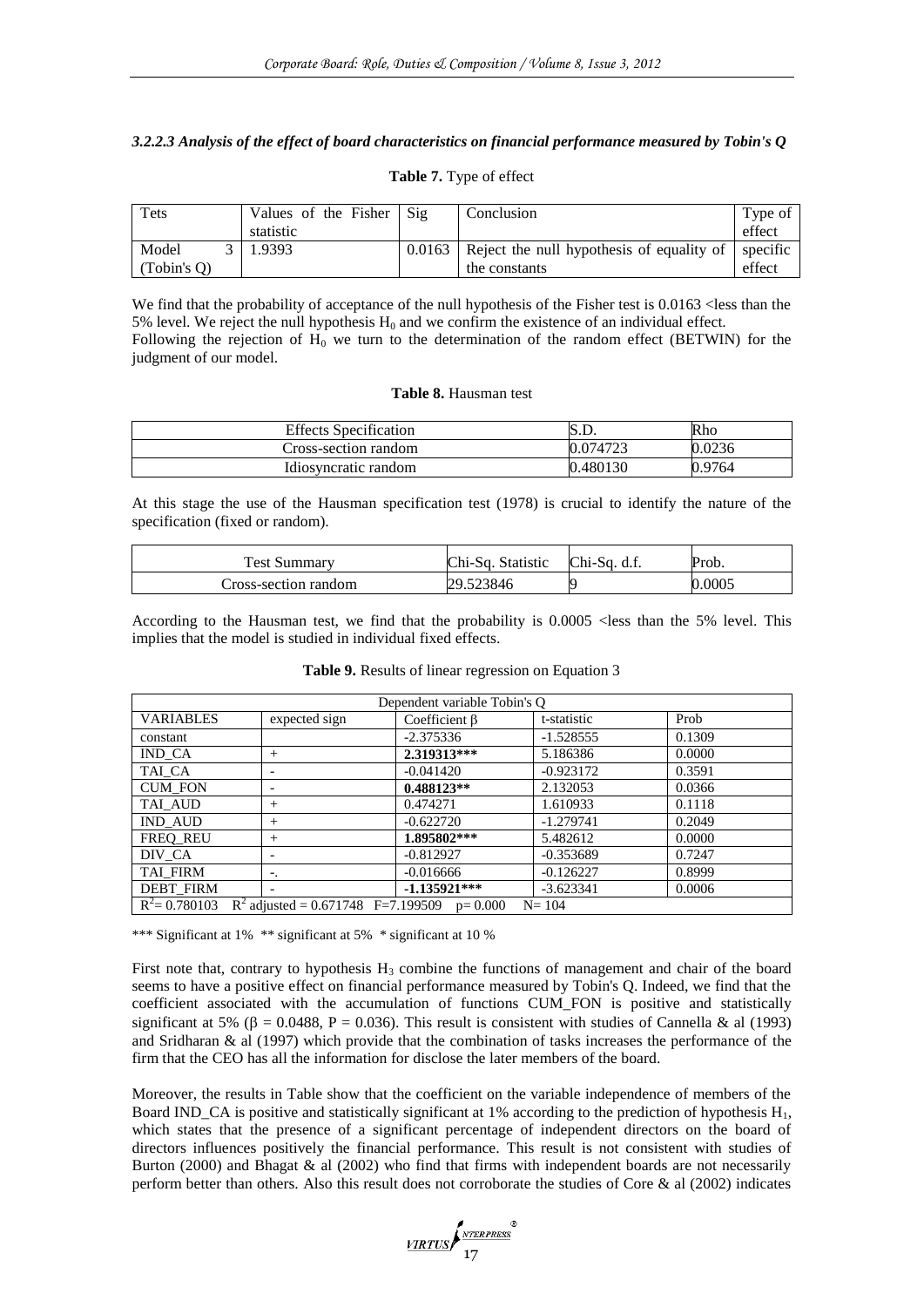that even a high percentage of independents on the board can have a negative impact on firm performance.

Similarly the variable frequency of meeting FREQ\_REU is associated with financial performance measured by Tobin's O and that this association is positive  $(\beta = 1.895, P = 0.0000)$  and statistically significant at 1% Confirming the hypothesis  $H_7$ , which states that the frequency of meeting positively affects the financial performance of companies. This result is consistent with the study of Godard & Schatt (2004) who stressed that a significant increase in the number of meeting of the Board allows a detailed control of managers and increasing shareholder wealth which has a positive effect on financial performance of companies.

Regarding the control variables, the sign found on the firm size variable is consistent with the expected sign. We find that firm size has a negative impact on Tobin's Q. this result joins the study of Beiner & al (2006) who showed that large size firms are likely to have significant agency problem because of the difficulty of controlling them and the problem of free cash flow.

Similarly the table shows that the coefficient on debt (debt ratio) is negative and statistically significant at 1% ( $\beta$ = -1.1359, P = 0.0006). Indeed, the negative sign of the coefficient on the variable DEBT\_FIRM is consistent with the expected sign.

Indeed this result corroborates the study by Myers (1977) which provides that the debt enjoyed by the ratio "total debts on total assets" is also significant and negative.

### **Conclusion**

The study of the impact of board characteristics on financial performance of companies was based on an investigation of 26 Tunisian companies with publicly traded securities of Tunis (Tunis Stock Exchange).

Order to study this impact we used essentially the bivariate analysis by studying the association between endogenous variables and the explanatory variables and multivariate analysis using multiple linear regression.

Similarly, the use of descriptive statistics in our study presents a more or less important. Indeed, the results of descriptive statistics are summarized in a set of mean, median, and frequency. The interest of these results is to have some information on certain characteristics and practices of Tunisian companies regarding corporate governance and in particular the main features of the board.

Indeed, the results of all tests show the bivariate and multivariate significant effect of certain characteristics of the board on financial performance is measured by ROA, ROE and Tobin's Q.

On the one hand regarding the impact of board characteristics on financial performance measured by ROA, we find that only board independence, the independence of the audit committee, the kind of diversity Board meeting frequency and have a significant effect on financial performance.

On the other hand, results from these multivariate analyzes have shown that the independence of the audit committee and the frequency of meeting a significant and positive impact on financial performance measured by ROE.

Finally, we note the existence of a significant effect on the one hand between the independence of the board, combining the functions of management and board leadership and the frequency of meetings and other financial performance measured by Tobin's Q.

We offer some recommendations to Tunisian companies listed on the stock exchange on the development board, such as limiting the relationship between directors to provide additional insurance against the risk of collision leaders.

so we propose to limit the percentage of capital held by shareholders to obtain capital companies and not diffuse type of family businesses.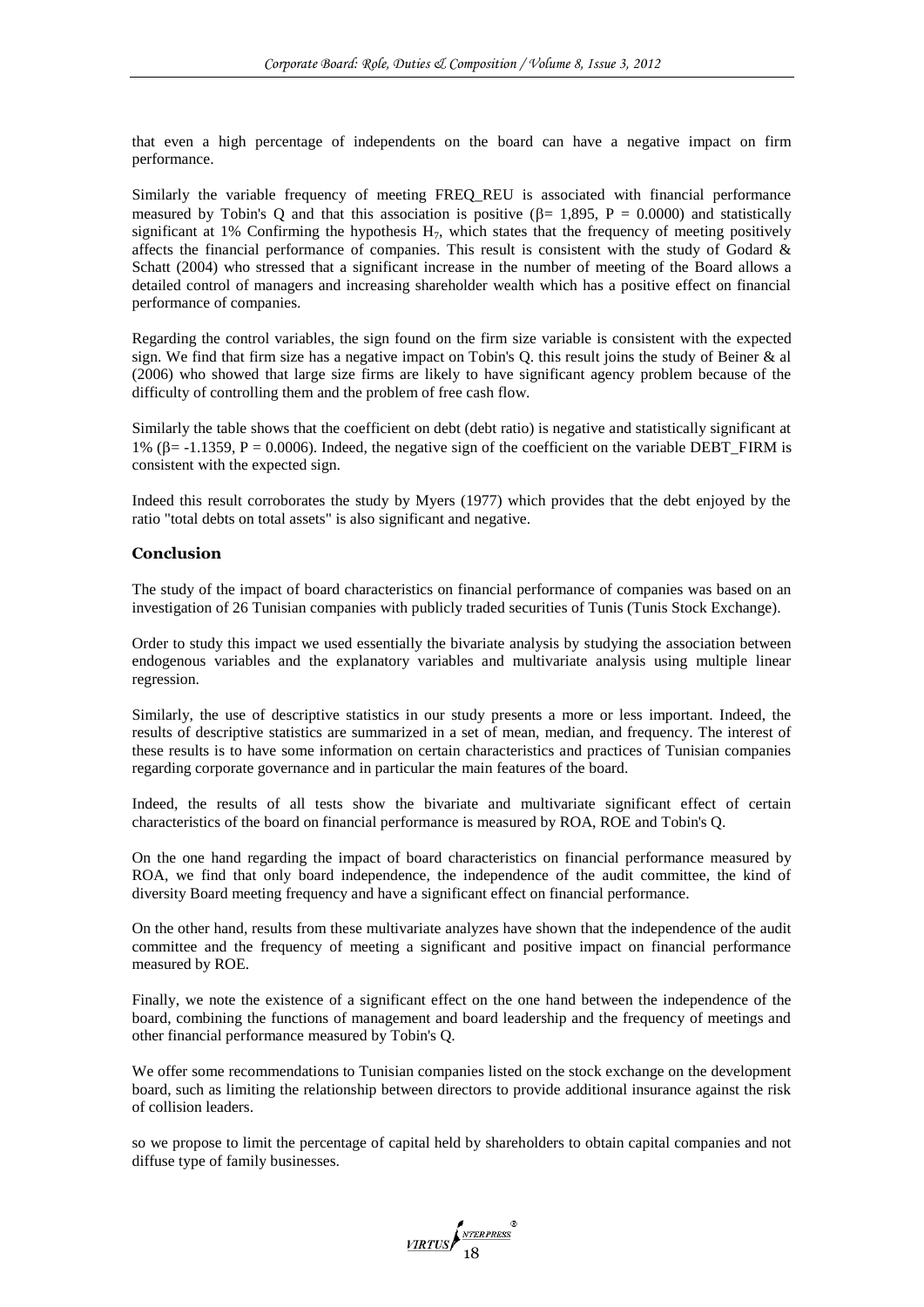In conclusion, the results of this empirical study showed that the characteristics of the board which relate to the independence of board members, board size, independence of audit committee members, frequency of meetings Council have a greater or lesser impact on financial performance measured by the different ratio of performance used in this study namely ROE, ROE and Tobin's Q.

## **References**

- 1. Abbott, L & Parker S. "Auditor selection and audit committee characteristics Auditing": A Journal of Practice and Theory 19 (2): pp 47-66, 2000.
- 2. Adams, R.B & Ferreria, D, "Women in the boardroom and their impact on governance and performance", *Journal of Financial Economics*, Vol.94 (2), pp.291-309, 2009.
- 3. Adams, R.B & Ferreria, D: "A theory of friendly boards", *Journal of Finance*, Vol.62 (1) pp.217- 250, 2007.
- 4. Adams, R.B & Ferreria,D: "Diversity and incentives: evidence from corporate boards", Working Paper, University of Stockholm. 2003.
- 5. Adams, R &Mehran, H., "Is corporate governance different for bank holding companies? Federal Reserve Bank of New York" Economic Policy Review (April) vol 53 (2), pp 123- 142, 2003.
- 6. Alexandre H & M. Paquerot : "Efficacité des structures de contrôle et enracinement des dirigeants", *Finance Contrôle Stratégie*, vol 3, N°2,pp 5-29, 2000.
- 7. Anderson, R.C., Mansi S.A., & Reeb D.M: "Founding family ownership and the agency cost of debt", *Journal of Financial Economics* vol 68 (1), pp263-285, 2003.
- 8. Anderson, R.C., Mansi S.A., & Reeb D.M.: "Board characteristics, accounting report integrity and the cost of debt *"journal of accounting and economics*, vol 37, pp 315-342, 2004.
- 9. Andrés, P., Azofra, V. & López, F.J: "Corporate Boards in some OECD countries: size composition, functioning and effectiveness." Corporate *Governance: An International Review*. Vol. 13(2), pp 197-210 2005.
- 10. Ang, J., Lauterbach, B., & Schreiber, B.Z: "Pay at the executive suite: How do US banks compensate their top management teams?" *Journal of Banking & Finance vol* 26 (3), pp 1143-1169, 2002.
- 11. Angbazo, L. & Narayanan, R: "Top management compensation and the structure of the board of directors in commercial banks", *Europen. Finance Review*. vol 1, pp 237–257, 1997.
- 12. Barro, R: "Government spending in a simple model of endogenous growth". *Journal of Political Economy* vol 98, pp 103-125, 1990.
- 13. Beasley, M.S& Salterio.S: " The relationship between board characteristics and voluntary improvement in audit committee composition and experience", *contemporary accounting research,* vol 18 pp 539-570, 2001.
- 14. Beiner S, Drobetz W, Schmid M M, & Zimmermann H: "An Integrated Framework of Corporate Governance and Firm Valuation" *European Financial Management* 12 (2), pp 249–283, 2006.
- 15. Bhagat, S. & Black, B: " Board independence and long-term firm performance" *working paper, University of Colorado* 2000.
- 16. Bhagat, S.& Black B: "The non-correlation between board independence and long-term firm performance». *Journal of Corporation Law* pp 231-274, 2002.
- 17. Bhagat, S. & Black, B: "The uncertain relationship between board composition and firm value", Business Lawyer N°54, pp 921-963, 1999.
- 18. Bhagat, S. & Bolton, B: "Corporate governance and firm performance", *Journal of Corporate Finance*, vol 14,  $N^{\circ}$ 3, pp 257-273, 2008.
- 19. Black, B S., Love, I & Rachinsky, A: "Corporate Governance and Firms' Market Values: Time Series Evidence from Russia". Emerging Markets Review, Vol. 7, pp. 361-379, 2006.
- 20. Brown, L D. &. Caylor L M: "Corporate governance and firm Performance" Georgia State University working paper 2004.
- 21. Brickley, J.A., Coles, J.L. & Jarrell, G: "Leadership structure: Separating the CEO and chairman of the board", *Journal of Corporate Finance,* vol 3, pp 189-220, 1997.
- 22. Burton P: "Antecedents and Consequences of Corporate Governance Structures Corporate Governance" *An International Review* 8 (3), pp194–203, 2000.
- 23. Byrd, J.W& Hickman, K.A: Do outside directors monitor managers? Evidence from tender offer bids".*Journal of Financial Economics* 32, pp 195– 221, 1992.
- 24. Cannella, A. & Lubtakin, M: "Succession as a sociopolitical process: Internal impediments to outsider succession", *Academy of Management Journal*, vol 36, pp 763-793, 1993.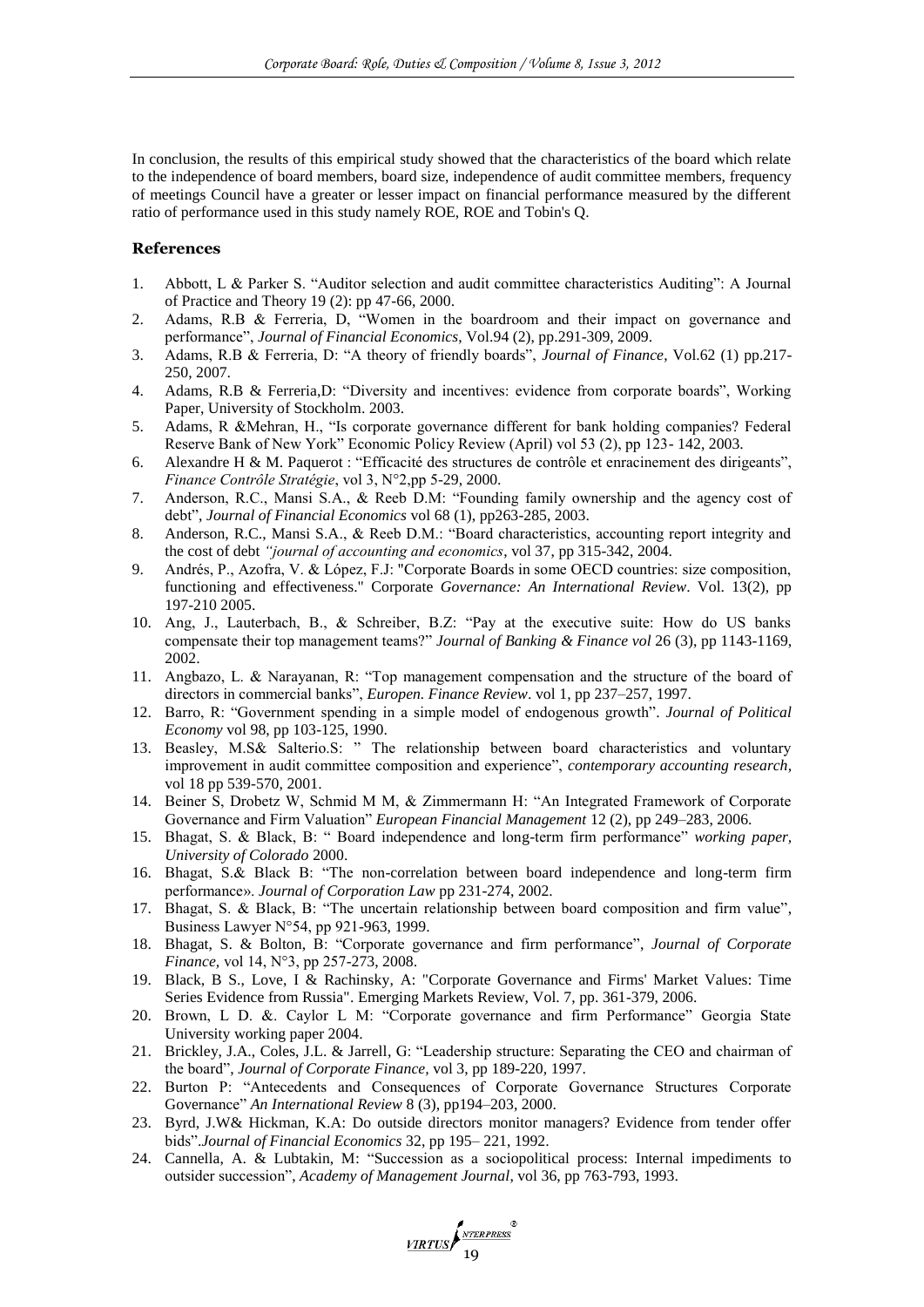- 25. Carapeto, M, Lasfer, M & Machera, K: "Does Duality Destroy Value?" Cass BusinessSchool Research Paper, 2005.
- 26. Carter, D.A, Simkins, B.J. & Simpson, W.G: "Corporate governance, board diversity, and firm value", *The Financial Review*, Vol.38, pp.33-53, 2003.
- 27. Charreaux G, : "Conseil d'administration et pouvoir dans l'entreprise". Working Paper université de Bourgogne, 1993.
- 28. Chen, J.P., Charles, & Jaggi, B. L: "The Association between independent nonexecutive directors, family control and financial disclosures in Hong Kong ". *Journal of Accounting and Public Policy*, 19(4-5), pp.285-310,2000.
- 29. Coles, J.L, Daniel N. D & Naveen, L : " Boards: Does one size fit all?" Arizona State University Finance Department, *Purdue University and Purdue* University, 2005.
- 30. Core, J.E. & D.F. Larcker: "Performance consequences of mandatory increases in executive stock ownership", *Journal of Financial Economics* 64(3), pp 317-340, 2002.
- 31. Dalton D.R., C.M. Daily, J.L. Johnson & A.E. Ellstrand, : "Number of directors and financial performance: a meta-analysis", *Academy of Management Journal*, vol.42, n°6,p.674- 686,1999.
- 32. Davidson, W.N, Pilger.T & Szakmary. A :"golden parachutes, board and committee composition and shareholder wealth " *The financial review* pp 17-32, 1998.
- 33. Ehrhadto. O. & Nowake. E:" Private benefits and Minority Shareholder Expropriation. Empirical Evidence from IPOs of German Family-owned firms ", *Working Paper, Humboldt University and Goethe University,* 2002.
- 34. Fama, E. F. & Jensen, M. C. 1983,"Agency problems and residual claims". *Journal of Law and Economics*, 26(2): pp 327-49.
- 35. Farell, K.A. & Hersch, P: "Additions to corporate boards: the effect of gender", *Journal of Corporate Finance*, Vol.11, pp.85- 106, 2005.
- 36. Godard L & A. Shatt : "Caractéristiques et fonctionnement des d'administration français : Un état des lieux», Cahier du FARGO, n° 104020, février, 2004.
- 37. Godard L : "La taille du conseil d'administration : déterminants et impact sur la performance", *Revue Sciences de Gestion*, 33, pp.125-148, 2002.
- 38. Hermalin B & Weisbach M: "The effects of board composition and direct incentives on firm performance" *Financial Management* 20 pp 101-112, 1991.
- 39. Holderness, C. G., & Dennis P :"The Role of Majority Shareholders in Publicly Held Corporations." Journal of Financial Economics 20: pp 317-46 1988.
- 40. Jensen, M.C.& Meckling,W.H: "Theory of the Firm: Managerial Behavior, Agency Costs and Ownership Structure", *Journal of Financial Economics* pp.305-360, 1976
- 41. Jensen, M.C: "The modern industrial revolution, exit the failure of internal control systems". *Journal of Finance*, vol 48(3), pp 831-880, 1993.
- 42. Kang. E, Ding D.K & Charoenwong. C: "Investor reaction to women directors", *Journal of Business Research*, 2009.
- 43. Kaymak, T. & Bektas, E: "East meets west? Board characteristics in an emerging market: Evidence from Turkish Banks", *Corporate Governance,* vol 16, N°6, pp 550-561, 2008.
- 44. Kennedy. P 1985, "A guide to econometrics", Basil Blackwell, Southampton.
- 45. Kiel, G.C & Nicholson, G.J: " Board Composition and Corporate Performance: how the Australian experience informs contrasting theories of corporate governance Corporate Governance" *An International Review* 11, pp 189–205, 2003.
- 46. Klein, A. 1998 "firm performance and board committee structure" *journal of law and economics* Vol 41 pp 275-303.
- 47. Klein, A : "Audit committee, board of director characteristics, and earnings management". *Journal of Accounting and Economics* 33 pp 375-400, 2002.
- 48. Kochan, T., Bezrukova, T.K, Ely R., Jackson S., Joshi A., Jehn K., Leonard J., Levine D. & Thomas D: "The effects of diversity on business performance: Report of the Diversity Network", *Human Resource Management*, Vol.42, N°1, pp3-21, 2003.
- 49. Kor, Y.Y. & Misangyi, V.F: "Outside directors industry-specific experience and firm's liability of newness", *Strategic Management Journal*, vol 29, N°12, pp 1345-1355, 2008.
- 50. Labelle R. et B. Raffournier, : "Conseil d'administration et gouvernement d'entreprise : une comparaison internationale", *La Revue du Financier*, n°127, pp.18-28, 2000.
- 51. Lau, J., Sinnadurai, P. & Wright, S : "Corporate governance and chief executive officer dismissal following poor performance: Australian evidence", *journal of Accounting and Finance,* vol 49, pp 161-182, 2009.